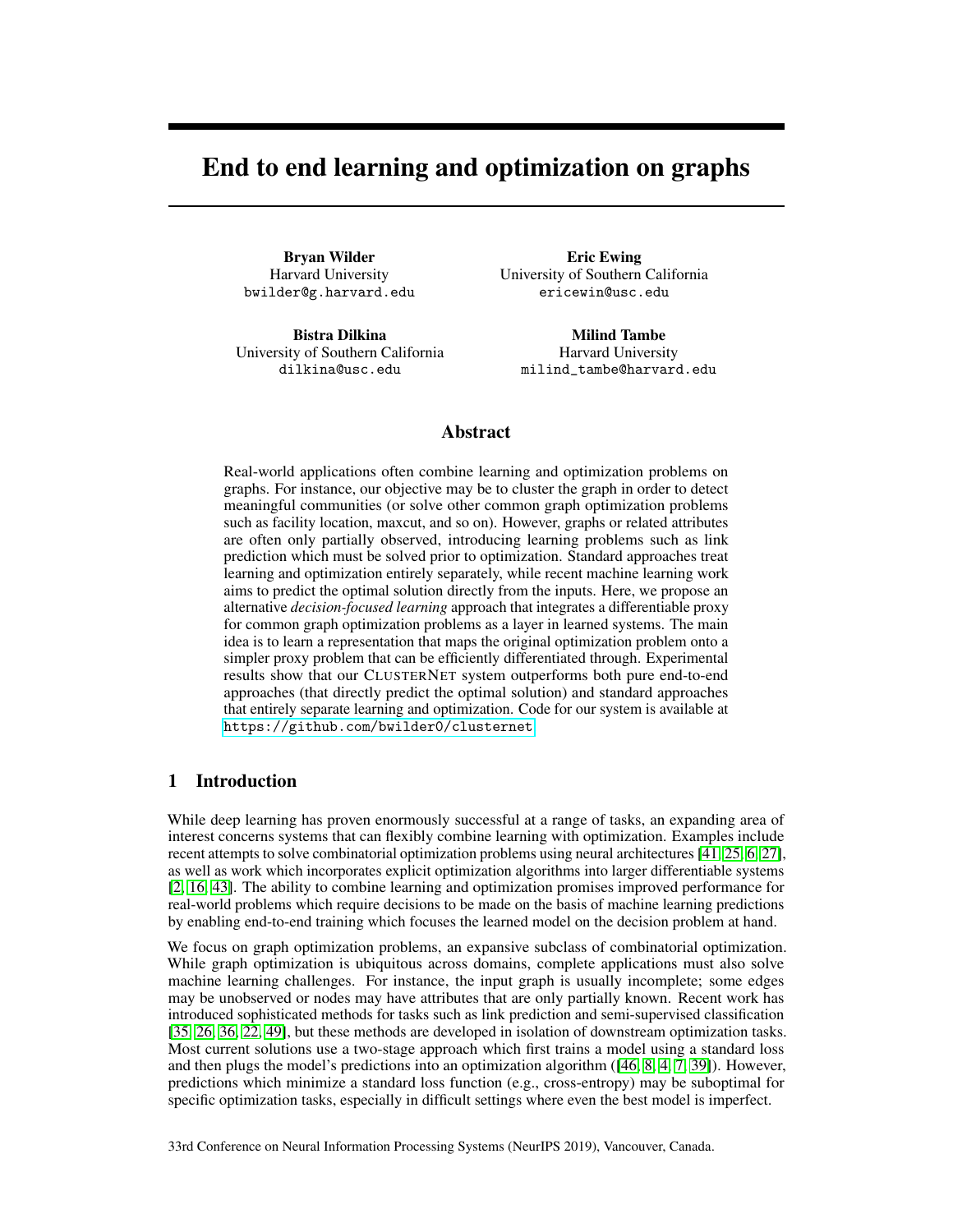A preferable approach is to incorporate the downstream optimization problem into the training of the machine learning model. A number of recent works take a pure end-to-end approach where a neural network is trained to predict a solution to the optimization problem using supervised or reinforcement learning [\[41,](#page-10-0) [25,](#page-10-1) [6,](#page-9-0) [27\]](#page-10-2). However, this often requires a large amount of data and results in suboptimal performance because the network needs to discover algorithmic structure entirely from scratch. Between the extremes of an entirely two stage approach and pure end-to-end architectures, *decision-focused learning* [\[16,](#page-9-1) [43\]](#page-10-3) embeds a solver for the optimization problem as a differentiable layer within a learned system. This allows the model to train using the downstream performance that it induces as the loss, while leveraging prior algorithmic knowledge for optimization. The downside is that this approach requires manual effort to develop a differentiable solver for each particular problem and often results in cumbersome systems that must, e.g, call a QP solver every forward pass.

We propose a new approach that gets the best of both worlds: incorporate a solver for a simpler optimization problem as a differentiable layer, and then learn a representation that maps the (harder) problem of interest onto an instance of the simpler problem. Compared to earlier approaches to decision-focused learning, this places more emphasis on the representation learning component of the system and simplifies the optimization component. However, compared to pure end-to-end approaches, we only need to learn the reduction to the simpler problem instead of the entire algorithm.

In this work, we instantiate the simpler problem as a differentiable version of  $k$ -means clustering. Clustering is motivated by the observation that graph neural networks embed nodes into a continuous space, allowing us to approximate optimization over the discrete graph with optimization in continuous embedding space. We then interpret the cluster assignments as a solution to the discrete problem. We instantiate this approach for two classes of optimization problems: those that require *partitioning* the graph (e.g., community detection or maxcut), and those that require *selecting a subset of* K *nodes* (facility location, influence maximization, immunization, etc). We don't claim that clustering is the right algorithmic structure for all tasks, but it is sufficient for many problems as shown in this paper.

In short, we make three contributions. First, we introduce a general framework for integrating graph learning and optimization, with a simpler optimization problem in continuous space as a proxy for the more complex discrete problem. Second, we show how to differentiate through the clustering layer, allowing it to be used in deep learning systems. Third, we show experimental improvements over both two-stage baselines as well as alternate end-to-end approaches on a range of example domains.

## 2 Related work

We build on a recent work on decision-focused learning [\[16,](#page-9-1) [43,](#page-10-3) [13\]](#page-9-6), which includes a solver for an optimization problem into training in order to improve performance on a downstream decision problem. Some work in structured prediction also integrates differentiable solvers for discrete problems (e.g., image segmentation [\[14\]](#page-9-7) or time series alignment [\[31\]](#page-10-8)). Our work differs in two ways. First, we tackle more difficult optimization problems. Previous work mostly focuses on convex problems [\[16\]](#page-9-1) or discrete problems with near-lossless convex relations [\[43,](#page-10-3) [14\]](#page-9-7). We focus on highly combinatorial problems where the methods of choice are hand-designed discrete algorithms. Second, in response to this difficulty, we differ methodologically in that we do not attempt to include a solver for the exact optimization problem at hand (or a close relaxation of it). Instead, we include a more generic algorithmic skeleton that is automatically finetuned to the optimization problem at hand.

There is also recent interest in training neural networks to solve combinatorial optimization problems [\[41,](#page-10-0) [25,](#page-10-1) [6,](#page-9-0) [27\]](#page-10-2). While we focus mostly on combining graph learning with optimization, our model can also be trained just to solve an optimization problem given complete information about the input. The main methodological difference is that we include more structure via a differentiable  $k$ -means layer instead of using more generic tools (e.g., feed-forward or attention layers). Another difference is that prior work mostly trains via reinforcement learning. By contrast, we use a differentiable approximation to the objective which removes the need for a policy gradient estimator. This is a benefit of our architecture, in which the final decision is fully differentiable in terms of the model parameters instead of requiring non-differentiable selection steps (as in [\[25,](#page-10-1) [6,](#page-9-0) [27\]](#page-10-2)). We give our end-to-end baseline ("GCN-e2e") the same advantage by training it with the same differentiable decision loss as our own model instead of forcing it to use noisier policy gradient estimates.

Finally, some work uses deep architectures as a part of a clustering algorithm [\[40,](#page-10-9) [28,](#page-10-10) [21,](#page-9-8) [38,](#page-10-11) [32\]](#page-10-12), or includes a clustering step as a component of a deep network [\[18,](#page-9-9) [19,](#page-9-10) [48\]](#page-11-2). While some techniques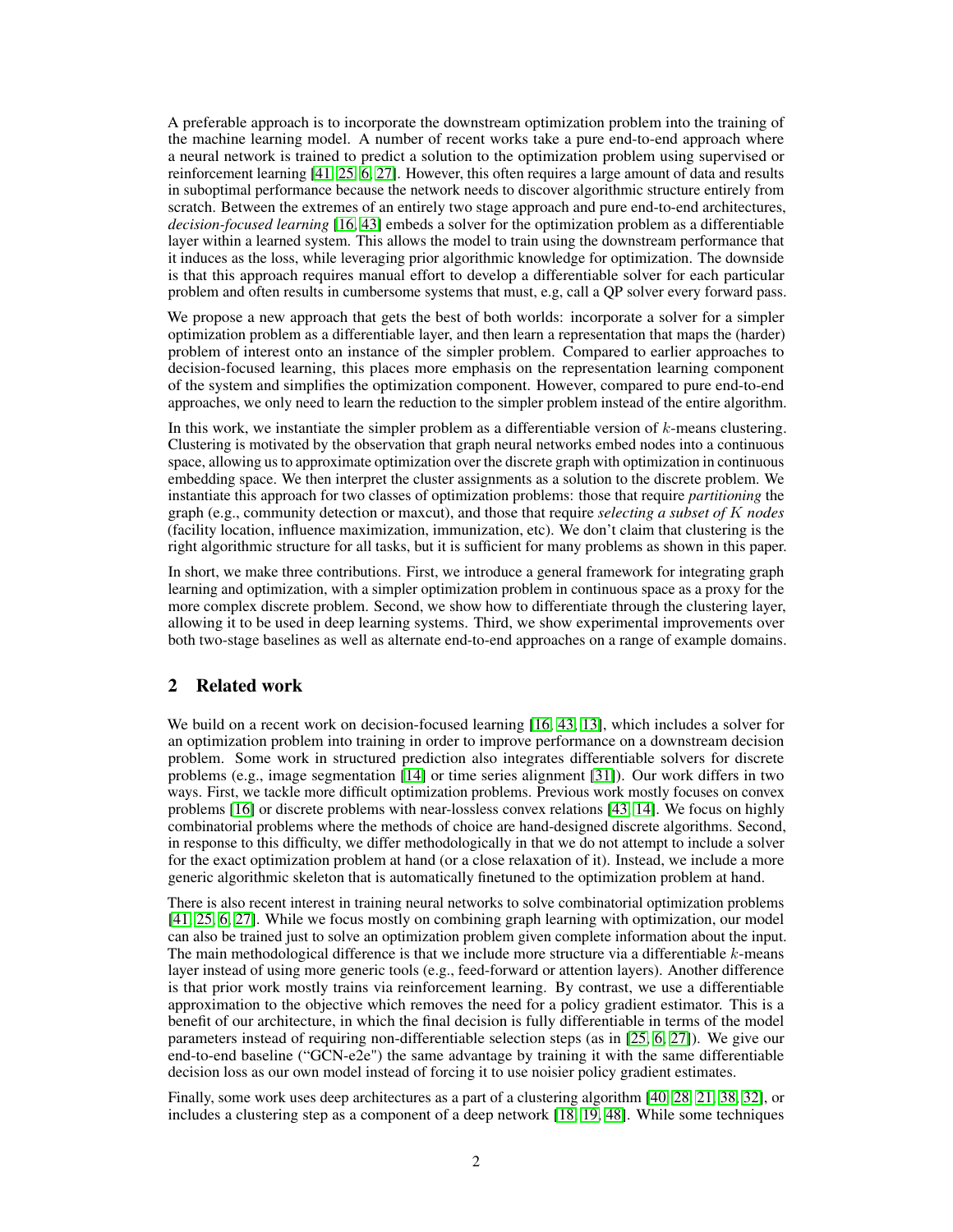

Figure 1: Top: CLUSTERNET, our proposed system. Bottom: a typical two-stage approach.

are similar, the overall task we address and framework we propose are entirely distinct. Our aim is not to cluster a Euclidean dataset (as in [\[40,](#page-10-9) [28,](#page-10-10) [21,](#page-9-8) [38\]](#page-10-11)), or to solve perceptual grouping problems (as in [\[18,](#page-9-9) [19\]](#page-9-10)). Rather, we propose an approach for graph optimization problems. Perhaps the closest of this work is Neural EM [\[19\]](#page-9-10), which uses an unrolled EM algorithm to learn representations of visual objects. Rather than using EM to infer representations for objects, we use  $k$ -means in graph embedding space to solve an optimization problem. There is also some work which uses deep networks for graph clustering [\[45,](#page-11-3) [47\]](#page-11-4). However, none of this work includes an explicit clustering algorithm in the network, and none consider our goal of integrating graph learning and optimization.

## 3 Setting

We consider settings that combine learning and optimization. The input is a graph  $G = (V, E)$ , which is in some way partially observed. We will formalize our problem in terms of link prediction as an example, but our framework applies to other common graph learning problems (e.g., semi-supervised classification). In link prediction, the graph is not entirely known; instead, we observe only training edges  $E^{train} \subset E$ . Let A denote the adjacency matrix of the graph and  $A^{train}$  denote the adjacency matrix with only the training edges. The learning task is to predict A from  $A^{train}$ . In domains we consider, the motivation for performing link prediction, is to solve a decision problem for which the objective depends on the full graph. Specifically, we have a decision variable  $x$ , objective function  $f(x, A)$ , and a feasible set X. We aim to solve the optimization problem

<span id="page-2-0"></span>
$$
\max_{x \in \mathcal{X}} f(x, A). \tag{1}
$$

However, A is unobserved. We can also consider an inductive setting in which we observe graphs  $A_1, ..., A_m$  as training examples and then seek to predict edges for a partially observed graph from the same distribution. The most common approach to either setting is to train a model to reconstruct A from  $A^{train}$  using a standard loss function (e.g., cross-entropy), producing an estimate A. The *two-stage* approach plugs  $\hat{A}$  into an optimization algorithm for Problem [1,](#page-2-0) maximizing  $f(x, \hat{A})$ .

We propose end-to-end models which map from  $A^{train}$  directly to a feasible decision x. The model will be trained to maximize  $f(x, A^{train})$ , i.e., the quality of its decision evaluated on the training data (instead of a loss  $\ell(\hat{A}, A^{train})$ ) that measures purely predictive accuracy). One approach is to "learn away" the problem by training a standard model (e.g., a GCN) to map directly from  $A^{train}$ to  $x$ . However, this forces the model to entirely rediscover algorithmic concepts, while two-stage methods are able to exploit highly sophisticated optimization methods. We propose an alternative that embeds algorithmic structure into the learned model, getting the best of both worlds.

## 4 Approach: CLUSTERNET

Our proposed CLUSTERNET system (Figure 1) merges two differentiable components into a system that is trained end-to-end. First, a *graph embedding* layer which uses  $A^{train}$  and any node features to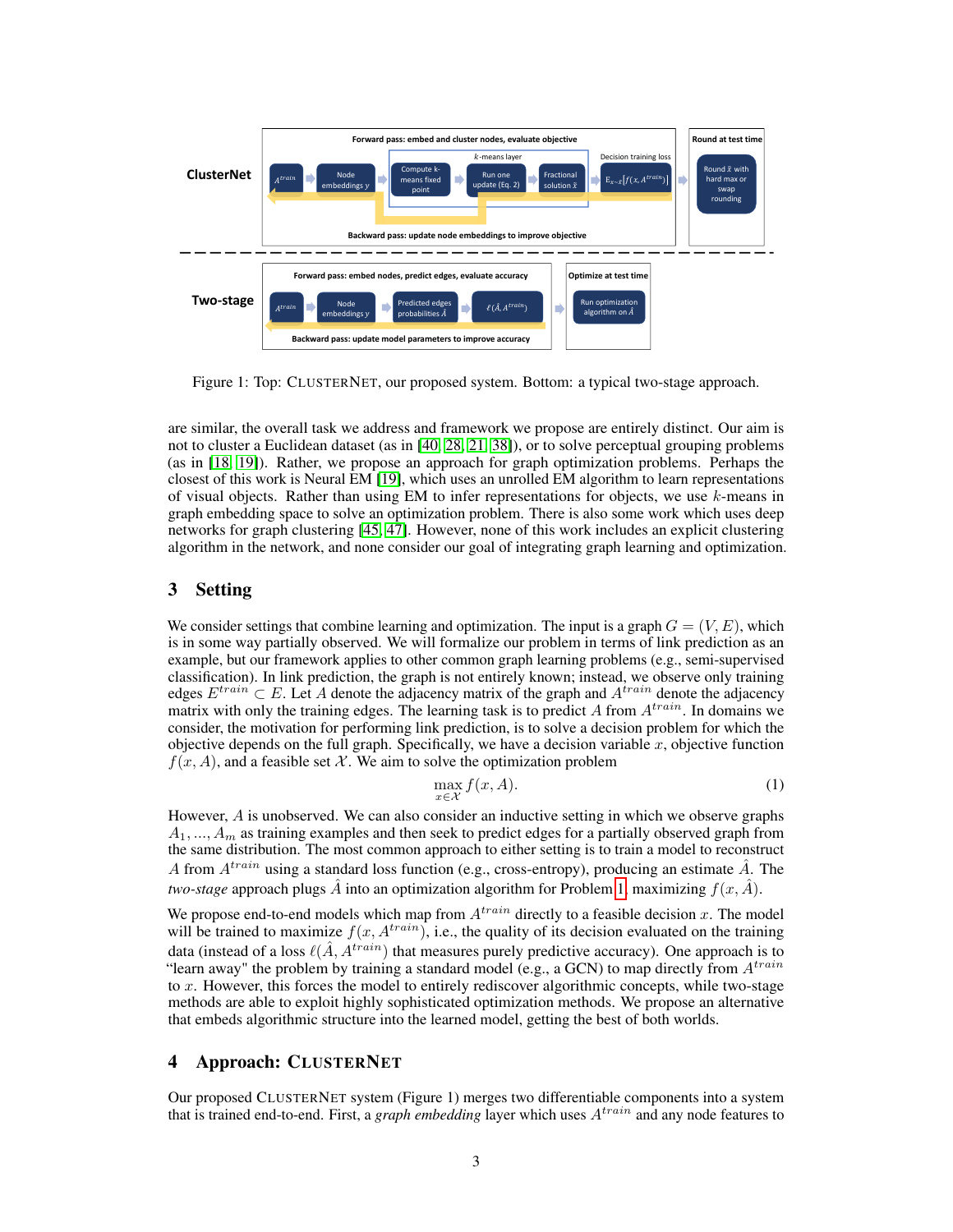embed the nodes of the graph into  $\mathbb{R}^p$ . In our experiments, we use GCNs [\[26\]](#page-10-5). Second, a layer that performs *differentiable optimization*. This layer takes the continuous-space embeddings as input and uses them to produce a solution x to the graph optimization problem. Specifically, we propose to use a layer that implements a differentiable version of K-means clustering. This layer produces a soft assignment of the nodes to clusters, along with the cluster centers in embedding space.

The intuition is that cluster assignments can be interpreted as the solution to many common graph optimization problems. For instance, in community detection we can interpret the cluster assignments as assigning the nodes to communities. Or, in maxcut, we can use two clusters to assign nodes to either side of the cut. Another example is maximum coverage and related problems, where we attempt to select a set of  $K$  nodes which cover (are neighbors to) as many other nodes as possible. This problem can be approximated by clustering the nodes into  $K$  components and choosing nodes whose embedding is close to the center of each cluster. We do not claim that any of these problems is exactly reducible to  $K$ -means. Rather, the idea is that including  $K$ -means as a layer in the network provides a useful inductive bias. This algorithmic structure can be fine-tuned to specific problems by training the first component, which produces the embeddings, so that the learned representations induce clusterings with high objective value for the underlying downstream optimization task. We now explain the optimization layer of our system in greater detail. We start by detailing the forward and the backward pass for the clustering procedure, and then explain how the cluster assignments can be interpreted as solutions to the graph optimization problem.

#### 4.1 Forward pass

Let  $x_j$  denote the embedding of node j and  $\mu_k$  denote the center of cluster k.  $r_{jk}$  denotes the degree to which node j is assigned to cluster k. In traditional K-means, this is a binary quantity, but we will relax it to a fractional value such that  $\sum_k r_{jk} = 1$  for all j. Specifically, we take  $r_{jk} = \frac{\exp(-\beta||x_j-\mu_k||)}{\sum_{\ell} \exp(-\beta||x_j-\mu_\ell|)}$  $\frac{\exp(-\beta||x_j-\mu_k||)}{e^{\exp(-\beta||x_j-\mu_\ell||)}},$  which is a soft-min assignment of each point to the cluster centers based on distance. While our architecture can be used with any norm  $|| \cdot ||$ , we use the negative cosine similarity due to its strong empirical performance.  $\beta$  is an inverse-temperature hyperparameter; taking  $\beta \to \infty$  recovers the standard k-means assignment. We can optimize the cluster centers via an iterative process analogous to the typical  $k$ -means updates by alternately setting

$$
\mu_k = \frac{\sum_j r_{jk} x_j}{\sum_j r_{jk}} \ \forall k = 1...K \quad r_{jk} = \frac{\exp(-\beta ||x_j - \mu_k||)}{\sum_{\ell} \exp(-\beta ||x_j - \mu_{\ell}||)} \ \forall k = 1...K, j = 1...n. \tag{2}
$$

These iterates converge to a fixed point where  $\mu$  remains the same between successive updates [\[30\]](#page-10-13).

#### 4.2 Backward pass

We will use the implicit function theorem to analytically differentiate through the fixed point that the forward pass k-means iterates converge to, obtaining expressions for  $\frac{\partial \mu}{\partial x}$  and  $\frac{\partial r}{\partial x}$ . Previous work [\[16,](#page-9-1) [43\]](#page-10-3) has used the implicit function theorem to differentiate through the KKT conditions of optimization problems; here we take a more direct approach that characterizes the update process itself. Doing so allows us to backpropagate gradients from the decision loss to the component that produced the embeddings x. Define a function  $f : \mathbb{R}^{K_p} \to \mathbb{R}$  as

<span id="page-3-1"></span><span id="page-3-0"></span>
$$
f_{i,\ell}(\mu, x) = \mu_i^{\ell} - \frac{\sum_j r_{jk} x_j^{\ell}}{\sum_j r_{jk}}
$$
\n(3)

Now,  $(\mu, x)$  are a fixed point of the iterates if  $f(\mu, x) = 0$ . Applying the implicit function theorem yields that  $\frac{\partial \mu}{\partial x} = -\left[\frac{\partial f(\mu,x)}{\partial \mu}\right]^{-1} \frac{\partial f(\mu,x)}{\partial x}$ , from which  $\frac{\partial r}{\partial x}$  can be easily obtained via the chain rule.

**Exact backward pass:** We now examine the process of calculating  $\frac{\partial \mu}{\partial x}$ . Both  $\frac{\partial f(\mu,x)}{\partial x}$  and  $\frac{\partial f(\mu,x)}{\partial \mu}$ can be easily calculated in closed form (see appendix). Computing the former requires time  $O(nKp^2)$ . Computing the latter requires  $O(npK^2)$  time, after which it must be inverted (or else iterative methods must be used to compute the product with its inverse). This requires time  $O(K^3p^3)$  since it is a matrix of size  $(Kp) \times (Kp)$ . While the exact backward pass may be feasible for some problems, it quickly becomes burdensome for large instances. We now propose a fast approximation.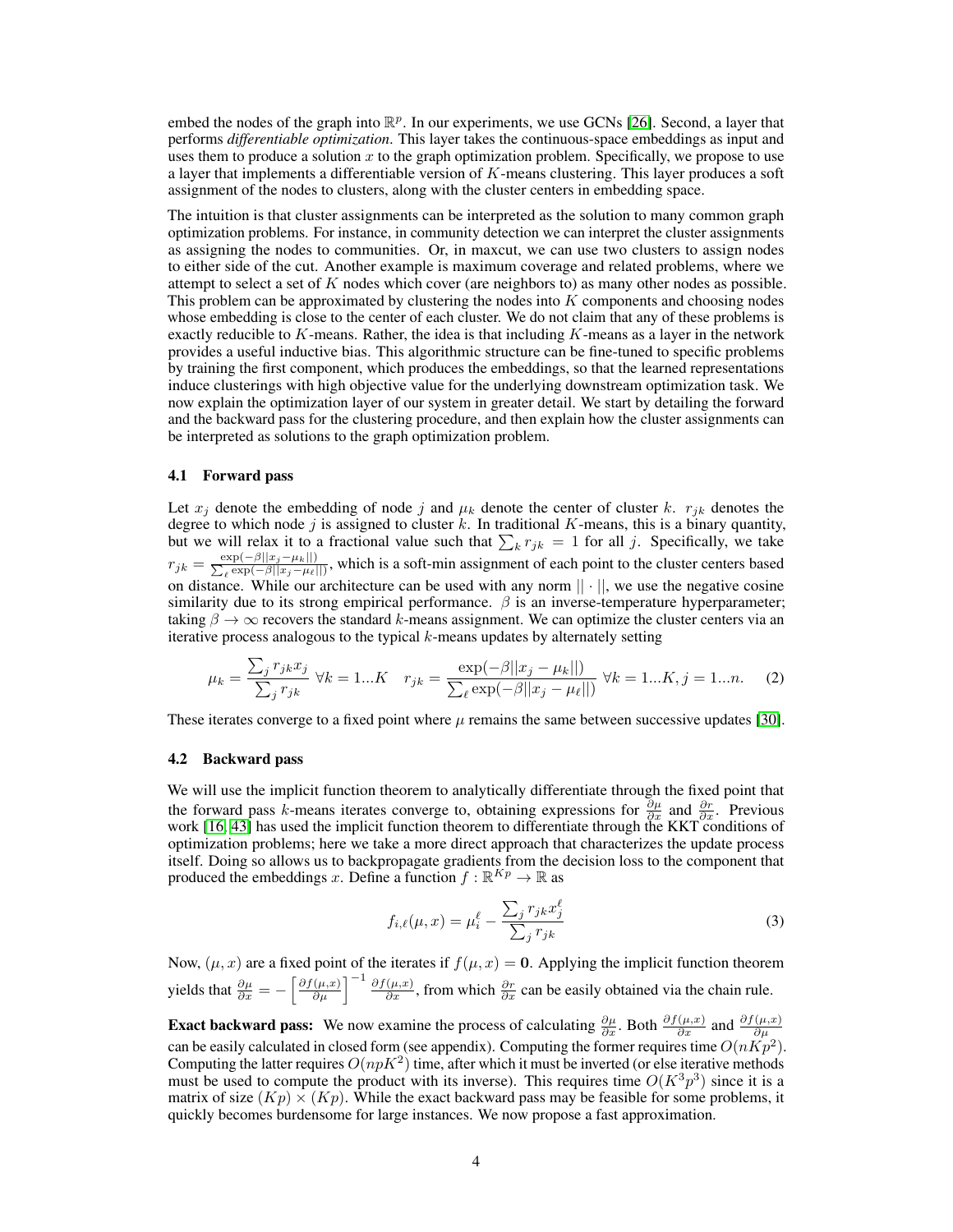Approximate backward pass: We start from the observation that  $\frac{\partial f}{\partial \mu}$  will often be dominated by its diagonal terms (the identity matrix). The off-diagonal entries capture the extent to which updates to one entry of  $\mu$  indirectly impact other entries via changes to the cluster assignments r. However, when the cluster assignments are relatively firm,  $r$  will not be highly sensitive to small changes to the cluster centers. We find to be typical empirically, especially since the optimal choice of the parameter  $\beta$  (which controls the hardness of the cluster assignments) is typically fairly high. Under these conditions, we can approximate  $\frac{\partial f}{\partial \mu}$  by its diagonal,  $\frac{\partial f}{\partial \mu} \approx I$ . This in turn gives  $\frac{\partial \mu}{\partial x} \approx -\frac{\partial f}{\partial x}$ .

We can formally justify this approximation when the clusters are relatively balanced and wellseparated. More precisely, define  $c(j) = \arg \max_i r_{ji}$  to be the closest cluster to point j. Proposition 1 (proved in the appendix) shows that the quality of the diagonal approximation improves exponentially quickly in the product of two terms:  $\beta$ , the hardness of the cluster assignments, and  $\delta$ , which measures how well separated the clusters are.  $\alpha$  (defined below) measures the balance of the cluster sizes. We assume for convenience that the input is scaled so  $||x_i||_1 \leq 1 \forall j$ .

**Proposition 1.** Suppose that for all points  $j$ ,  $||x_j - \mu_i|| - ||x_j - \mu_{c(j)}|| \ge \delta$  for all  $i \ne c(j)$  and *that for all clusters i,*  $\sum_{j=1}^{n} r_{ji} \ge \alpha n$ *. Moreover, suppose that*  $\beta \delta > \log \frac{2\beta K^2}{\alpha}$ *. Then,*   $\frac{\partial f}{\partial \mu} - I$  $\Big|_1 \leq$  $\exp(-\delta\beta)\left(\frac{K^2\beta}{\frac{1}{2}\alpha-K^2\beta\exp(-\delta\beta)}\right)$ *where*  $|| \cdot ||_1$  *is the operator 1-norm.* 

We now show that the approximate gradient obtained by taking  $\frac{\partial f}{\partial \mu} = I$  can be calculated by unrolling a single iteration of the forward-pass updates from Equation [2](#page-3-0) at convergence. Examining Equation [3,](#page-3-1) we see that the first term  $(\mu_i^{\ell})$  is constant with respect to x, since here  $\mu$  is a fixed value. Hence,

$$
-\frac{\partial f_k}{\partial x} = \frac{\partial}{\partial x} \frac{\sum_j r_{jk} x_j}{\sum_j r_{jk}}
$$

which is just the update equation for  $\mu_k$ . Since the forward-pass updates are written entirely in terms of differentiable functions, we can automatically compute the approximate backward pass with respect to x (i.e., compute products with our approximations to  $\frac{\partial \mu}{\partial x}$  and  $\frac{\partial r}{\partial x}$ ) by applying standard autodifferentiation tools to the final update of the forward pass. Compared to computing the exact analytical gradients, this avoids the need to explicitly reason about or invert  $\frac{\partial f}{\partial \mu}$ . The final iteration (the one which is differentiated through) requires time  $O(npK)$ , *linear* in the size of the data.

Compared to differentiating by unrolling the entire sequence of updates in the computational graph (as has been suggested for other problems [\[15,](#page-9-11) [3,](#page-9-12) [50\]](#page-11-5)), our approach has two key advantages. First, it avoids storing the entire history of updates and backpropagating through all of them. The runtime for our approximation is independent of the number of updates needed to reach convergence. Second, *we can in fact use entirely non-differentiable operations to arrive at the fixed point*, e.g., heuristics for the K-means problem, stochastic methods which only examine subsets of the data, etc. This allows the forward pass to scale to larger datasets since we can use the best algorithmic tools available, not just those that can be explicitly encoded in the autodifferentiation tool's computational graph.

#### 4.3 Obtaining solutions to the optimization problem

Having obtained the cluster assignments r, along with the centers  $\mu$ , in a differentiable manner, we need a way to (1) differentiably interpret the clustering as a soft solution to the optimization problem, (2) differentiate a relaxation of the objective value of the graph optimization problem in terms of that solution, and then (3) round to a discrete solution at test time. We give a generic means of accomplishing these three steps for two broad classes of problems: those that involve *partitioning the graph into* K *disjoint components*, and those that that involve *selecting a subset of* K *nodes*.

**Partitioning:** (1) We can naturally interpret the cluster assignments r as a soft partitioning of the graph. (2) One generic continuous objective function (defined on soft partitions) follows from the random process of assigning each node j to a partition with probabilities given by  $r_j$ , repeating this process independently across all nodes. This gives the expected training decision loss  $\ell = \mathbb{E}_{r^{hard} \sim r} [f(r^{hard}, A^{train})],$  where  $r^{hard} \sim r$  denotes this random assignment.  $\ell$  is now differentiable in terms of  $r$ , and can be computed in closed form via standard autodifferentiation tools for many problems of interest (see Section [5\)](#page-5-0). We remark that when the expectation is not available in closed form, our approach could still be applied by repeatedly sampling  $r^{hard} \sim r$  and using a policy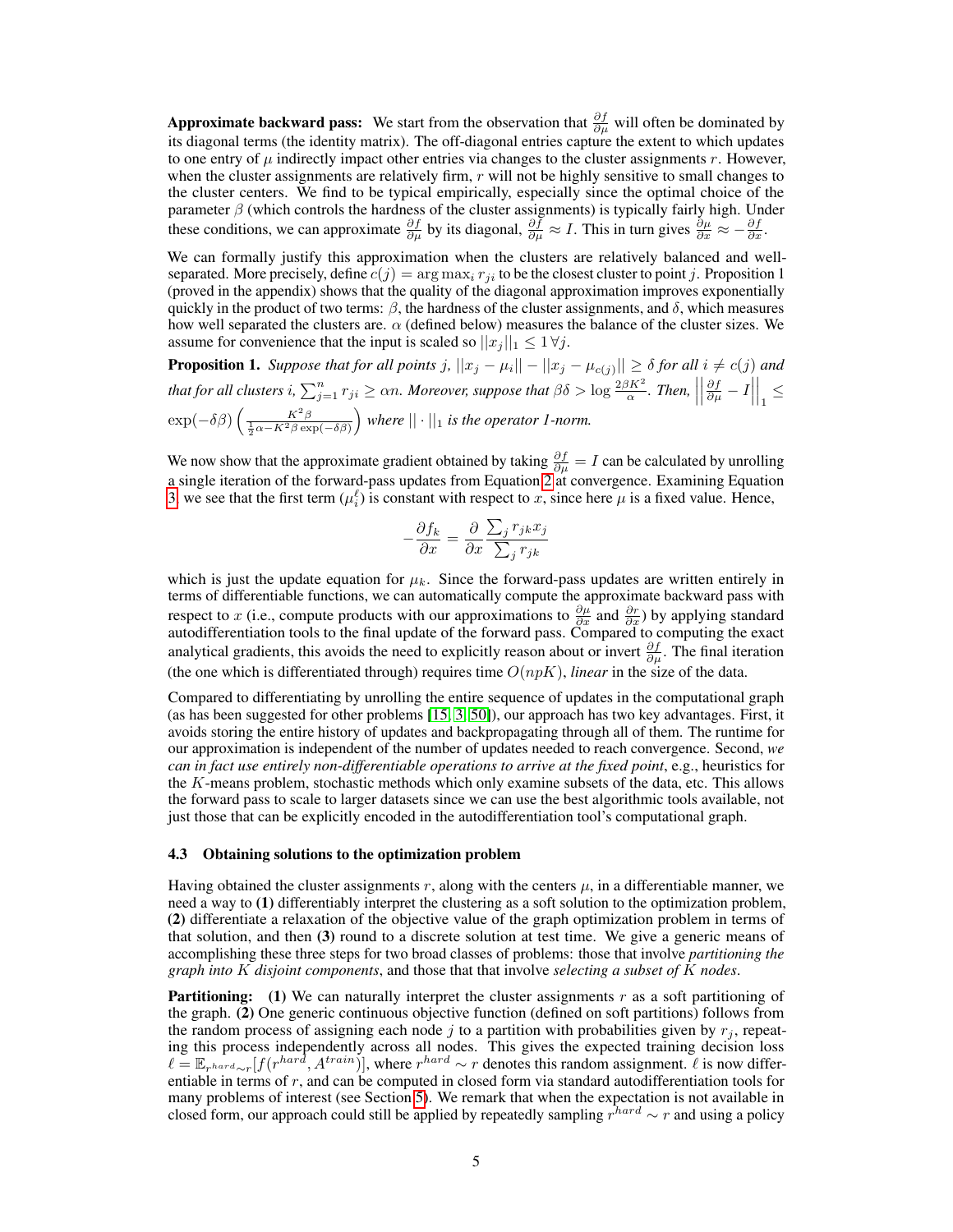<span id="page-5-1"></span>Table 1: Performance on the community detection task

|                   | Learning + optimization |       |       |      |      | Optimization |       |       |      |      |
|-------------------|-------------------------|-------|-------|------|------|--------------|-------|-------|------|------|
|                   | cora                    | cite. | prot. | adol | fb   | cora         | cite. | prot. | adol | fb   |
| <b>ClusterNet</b> | 0.54                    | 0.55  | 0.29  | 0.49 | 0.30 | 0.72         | 0.73  | 0.52  | 0.58 | 0.76 |
| GCN-e2e           | 0.16                    | 0.02  | 0.13  | 0.12 | 0.13 | 0.19         | 0.03  | 0.16  | 0.20 | 0.23 |
| Train-CNM         | 0.20                    | 0.42  | 0.09  | 0.01 | 0.14 | 0.08         | 0.34  | 0.05  | 0.57 | 0.77 |
| Train-Newman      | 0.09                    | 0.15  | 0.15  | 0.15 | 0.08 | 0.20         | 0.23  | 0.29  | 0.30 | 0.55 |
| Train-SC          | 0.03                    | 0.02  | 0.03  | 0.23 | 0.19 | 0.09         | 0.05  | 0.06  | 0.49 | 0.61 |
| GCN-2stage-CNM    | 0.17                    | 0.21  | 0.18  | 0.28 | 0.13 |              |       | -     |      | -    |
| GCN-2stage-Newman | 0.00                    | 0.00  | 0.00  | 0.14 | 0.02 |              |       |       |      |      |
| GCN-2stage-SC     | 0.14                    | 0.16  | 0.04  | 0.31 | 0.25 |              |       |       |      |      |

<span id="page-5-2"></span>Table 2: Performance on the facility location task.

|                     |      |       | Learning + optimization |      |              | Optimization |       |       |      |    |  |
|---------------------|------|-------|-------------------------|------|--------------|--------------|-------|-------|------|----|--|
|                     | cora | cite. | prot.                   | adol | fb           | cora         | cite. | prot. | adol | fb |  |
| <b>ClusterNet</b>   | 10   | 14    | 6                       |      |              | 9            | 14    | 6     |      |    |  |
| $GCN-e2e$           | 12   | 15    | 8                       | o    |              |              | 14    |       |      |    |  |
| Train-greedy        | 14   | 16    | 8                       | 8    | <sub>b</sub> | 9            | 14    |       | 6    |    |  |
| Train-gonzalez      | 12   | 17    | 8                       | 6    | 6            | 10           | 15    |       |      |    |  |
| GCN-2Stage-greedy   | 14   |       | 8                       |      | 6            |              |       |       |      |    |  |
| GCN-2Stage-gonzalez | 13   | 17    | 8                       | 6    | 6            |              |       |       |      |    |  |

gradient estimator to compute the gradient of the resulting objective. (3) At test time, we simply apply a hard maximum to  $r$  to obtain each node's assignment.

**Subset selection:** (1) Here, it is less obvious how to obtain a subset of  $K$  nodes from the cluster assignments. Our continuous solution will be a vector  $x, 0 \le x \le 1$ , where  $||x||_1 = K$ . Intuitively,  $x_j$  is the probability of including  $x_j$  in the solution. Our approach obtains  $x_j$  by placing greater probability mass on nodes that are near the cluster centers. Specifically, each center  $\mu_i$  is endowed with one unit of probability mass, which it allocates to the points x as  $a_{ij} = \text{softmax}(\eta ||x - \mu_i||)_j$ . The total probability allocated to node j is  $b_j = \sum_{i=1}^{K} a_{ij}$ . Since we may have  $b_j > 1$ , we pass b through a sigmoid function to cap the entries at 1; specifically, we take  $x = 2 * \sigma(\gamma b) - 0.5$  where  $\gamma$ is a tunable parameter. If the resulting x exceeds the budget constraint ( $||x||_1 > K$ ), we output  $\frac{Kx}{||x||_1}$ .

(2) We interpret this solution in terms of the objective similarly as above. Specifically, we consider the result of drawing a discrete solution  $x^{hard} \sim x$  where every node j is included (i.e., set to 1) independently with probability  $x_j$  from the end of step (1). The training objective is then  $\mathbb{E}_{x^{hard} \sim x}[f(x^{hard}, A^{train})]$ . For many problems, this can again be computed and differentiated through in closed form (see Section [5\)](#page-5-0).

(3) At test time, we need a feasible discrete vector  $x$ ; note that independently rounding the individual entries may produce a vector with more than  $K$  ones. Here, we apply a fairly generic approach based on pipage rounding [\[1\]](#page-8-1), a randomized rounding scheme which has been applied to many problems (particularly those with submodular objectives). Pipage rounding can be implemented to produce a random feasible solution in time  $O(n)$  [\[23\]](#page-10-14); in practice we round several times and take the solution with the best decision loss on the observed edges. While pipage rounding has theoretical guarantees only for specific classes of functions, we find it to work well even in other domains (e.g., facility location). However, more domain-specific rounding methods can be applied if available.

### <span id="page-5-0"></span>5 Experimental results

We now show experiments on domains that combine link prediction with optimization.

Learning problem: In link prediction, we observe a partial graph and aim to infer which unobserved edges are present. In each of the experiments, we hold out 60% of the edges in the graph, with 40% observed during training. We used a graph dataset which is not included in our results to set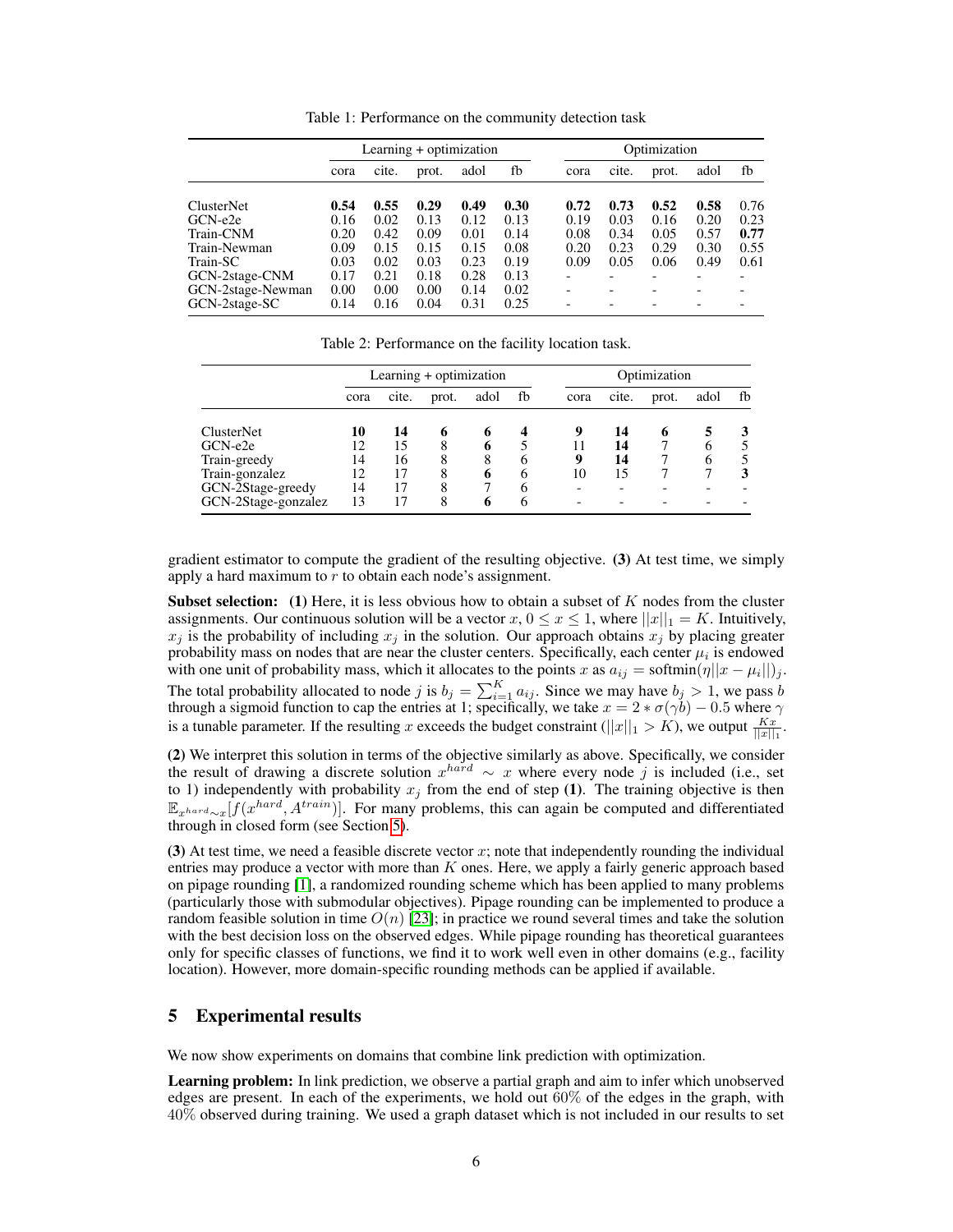our method's hyperparameters, which were kept constant across datasets (see appendix for details). The learning task is to use the training edges to predict whether the remaining edges are present, after which we will solve an optimization problem on the predicted graph. The objective is to find a solution with high objective value measured on the *entire* graph, not just the training edges.

Optimization problems: We consider two optimization tasks, one from each of the broad classes introduced above. First, *community detection* aims to partition the nodes of the graph into K distinct subgroups which are dense internally, but with few edges across groups. Formally, the objective is to find a partition maximizing the modularity [\[34\]](#page-10-15), defined as  $\frac{1}{2m} \sum_{u,v \in V} \sum_{k=1}^{K} \left[ A_{uv} - \frac{d_u d_v}{2m} \right] r_{uk} r_{vk}$ . Here,  $d_v$  is the degree of node v, and  $r_{vk}$  is 1 if node v is assigned to community k and zero otherwise. This measures the number of edges within communities compared to the expected number if edges were placed randomly. Our clustering module has one cluster for each of the  $K$  communities. Defining B to be the modularity matrix with entries  $B_{uv} = A_{uv} - \frac{d_u d_v}{2m}$ , our training objective (the expected value of a partition sampled according to r) is  $\frac{1}{2m} \text{Tr} \left[ r^{\top} B^{train} r \right]$ .

Second, minmax *facility location*, where the decision problem is to select a subset of K nodes from the graph, minimizing the maximum distance from any node to a facility (selected node). Letting  $d(v, S)$  be the shortest path length from a vertex v to a set of vertices S, the objective is  $f(S) = \min_{|S| \le k} \max_{v \in V} d(v, S)$ . To obtain the training loss, we take two steps. First, we replace  $d(v, S)$  by  $\mathbb{E}_{S \sim x}[d(v, S)]$ , where  $S \sim x$  denotes drawing a set from the product distribution with marginals  $x$ . This can easily be calculated in closed form [\[23\]](#page-10-14). Second, we replace the min with a softmin.

Baseline learning methods: We instantiate CLUSTERNET using a 2-layer GCN for node embeddings, followed by a clustering layer. We compare to three families of baselines. *First*, GCN-2stage, the two-stage approach which first trains a model for link prediction, and then inputs the predicted graph into an optimization algorithm. For link prediction, we use the GCN-based system of [\[36\]](#page-10-6) (we also adopt their training procedure, including negative sampling and edge dropout). For the optimization algorithms, we use standard approaches for each domain, outlined below. *Second*, "train", which runs each optimization algorithm only on the observed training subgraph (without attempting any link prediction). *Third*, GCN-e2e, an end-to-end approach which does not include explicit algorithm structure. We train a GCN-based network to directly predict the final decision variable  $(r \text{ or } x)$  using the same training objectives as our own model. Empirically, we observed best performance with a 2-layer GCN. This baseline allows us to isolate the benefits of including algorithmic structure.

Baseline optimization approaches: In each domain, we compare to expert-designed optimization algorithms found in the literature. In community detection, we compare to "CNM" [\[9\]](#page-9-13), an agglomerative approach, "Newman", an approach that recursively partitions the graph [\[33\]](#page-10-16), and "SC", which performs spectral clustering [\[42\]](#page-10-17) on the modularity matrix. In facility location, we compare to "greedy", the common heuristic of iteratively selecting the point with greatest marginal improvement in objective value, and "gonzalez" [\[17\]](#page-9-14), an algorithm which iteratively selects the node furthest from the current set. "gonzalez" attains the optimal 2-approximation for this problem (note that the minmax facility location objective is non-submodular, ruling out the usual  $(1 - 1/e)$ -approximation).

Datasets: We use several standard graph datasets: cora [\[37\]](#page-10-18) (a citation network with 2,708 nodes), citeseer [\[37\]](#page-10-18) (a citation network with 3,327 nodes), protein [\[12\]](#page-9-15) (a protein interaction network with 3,133 nodes), adol [\[10\]](#page-9-16) (an adolescent social network with 2,539 vertices), and fb [\[11,](#page-9-17) [29\]](#page-10-19) (an online social network with 2,888 nodes). For facility location, we use the largest connected component of the graph (since otherwise distances may be infinite). Cora and citeseer have node features (based on a bag-of-words representation of the document), which were given to all GCN-based methods. For the other datasets, we generated unsupervised node2vec features [\[20\]](#page-9-18) using the training edges.

#### <span id="page-6-0"></span>5.1 Results on single graphs

We start out with results for the combined link prediction and optimization problem. Table [1](#page-5-1) shows the objective value obtained by each approach on the full graph for community detection, with Table [2](#page-5-2) showing facility location. We focus first on the "Learning + Optimization" column which shows the combined link prediction/optimization task. We use  $K = 5$  clusters;  $K = 10$  is very similar and may be found in the appendix. CLUSTERNET outperforms the baselines in nearly all cases, often substantially. GCN-e2e learns to produce nontrivial solutions, often rivaling the other baseline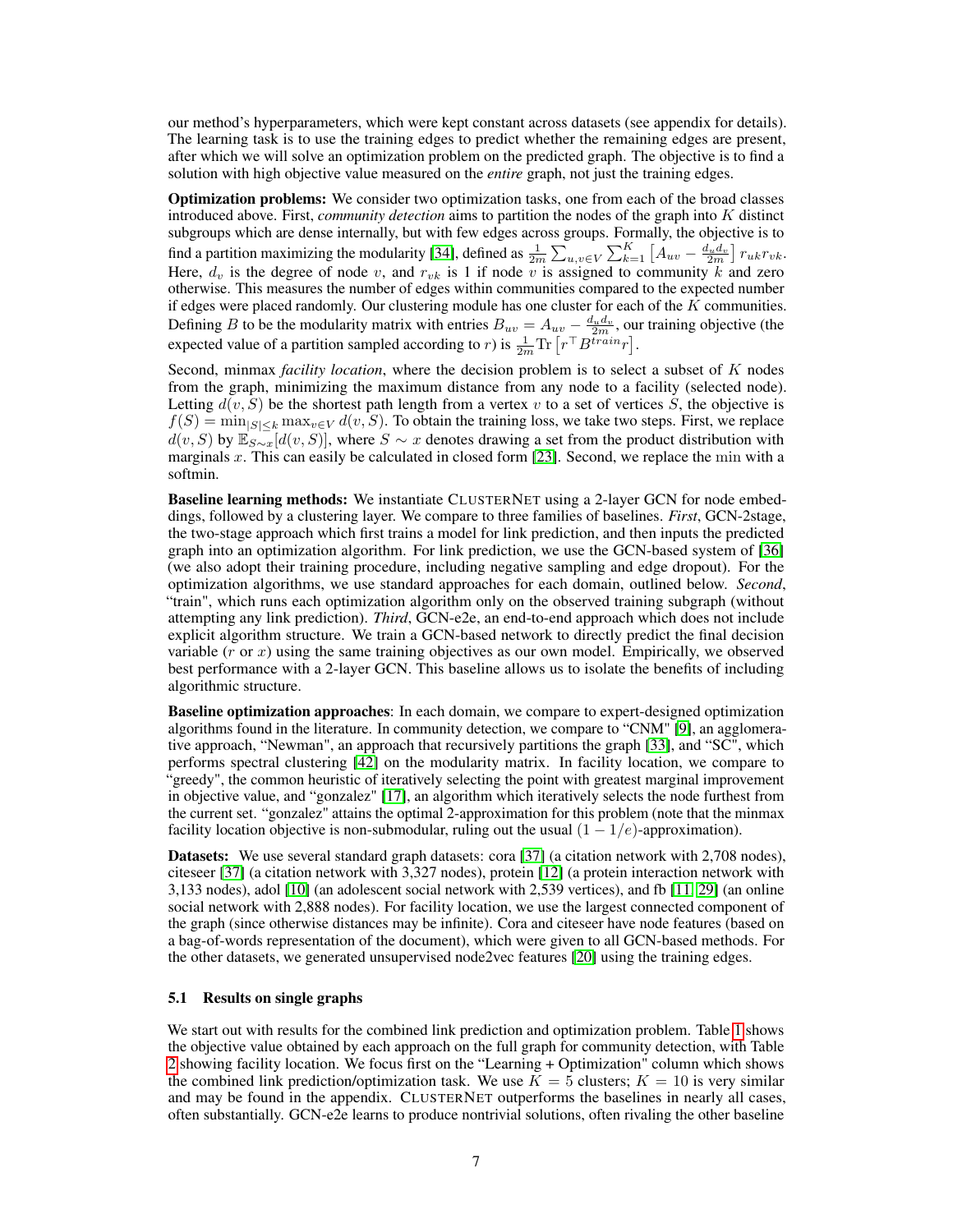|                   |      | Community detection |        |      | <b>Facility</b> location |           |       |        |      |  |  |
|-------------------|------|---------------------|--------|------|--------------------------|-----------|-------|--------|------|--|--|
| No finetune       |      | synthetic           | pubmed |      |                          | synthetic |       | pubmed |      |  |  |
|                   | Avg. | %                   | Avg.   | $\%$ | No finetune              | Avg.      | $\%$  | Avg.   | $\%$ |  |  |
| <b>ClusterNet</b> | 0.57 | 26/30               | 0.30   | 7/8  | <b>ClusterNet</b>        | 7.90      | 25/30 | 7.88   | 3/8  |  |  |
| $GCN-e2e$         | 0.26 | 0/30                | 0.01   | 0/8  | $GCN-e2e$                | 8.63      | 11/30 | 8.62   | 1/8  |  |  |
| Train-CNM         | 0.14 | 0/30                | 0.16   | 1/8  | Train-greedy             | 14.00     | 0/30  | 9.50   | 1/8  |  |  |
| Train-Newman      | 0.24 | 0/30                | 0.17   | 0/8  | Train-gonzalez           | 10.30     | 2/30  | 9.38   | 1/8  |  |  |
| Train-SC          | 0.16 | 0/30                | 0.04   | 0/8  | 2Stage-greedy            | 9.60      | 3/30  | 10.00  | 0/8  |  |  |
| 2Stage-CNM        | 0.51 | 0/30                | 0.24   | 0/8  | 2Stage-gonz.             | 10.00     | 2/30  | 6.88   | 5/8  |  |  |
| 2Stage-Newman     | 0.01 | 0/30                | 0.01   | 0/8  | ClstrNet-1train          | 7.93      | 12/30 | 7.88   | 2/8  |  |  |
| $2Stage-SC$       | 0.52 | 4/30                | 0.15   | 0/8  |                          |           |       |        |      |  |  |
| ClstrNet-1train   | 0.55 | 0/30                | 0.25   | 0/8  |                          |           |       |        |      |  |  |
| Finetune          |      |                     |        |      | Finetune                 |           |       |        |      |  |  |
| ClstrNet-ft       | 0.60 | 20/30               | 0.40   | 2/8  | ClstrNet-ft              | 8.08      | 12/30 | 8.01   | 3/8  |  |  |
| ClstrNet-ft-only  | 0.60 | 10/30               | 0.42   | 6/8  | ClstrNet-ft-only         | 7.84      | 16/30 | 7.76   | 4/8  |  |  |

<span id="page-7-0"></span>Table 3: Inductive results. "%" is the fraction of test instances for which a method attains top performance (including ties). "Finetune" methods are excluded from this in the "No finetune" section.

methods. However, the explicit structure used by our approach CLUSTERNET results in much higher performance.

Interestingly, the two stage approach sometimes performs worse than the train-only baseline which optimizes just based on the training edges (without attempting to learn). This indicates that approaches which attempt to accurately reconstruct the graph can *sometimes* miss qualities which are important for optimization, and in the worst case may simply add noise that overwhelms the signal in the training edges. In order to confirm that the two-stage method learned to make meaningful predictions, in the appendix we give AUC values for each dataset. The average AUC value is 0.7584, indicating that the two-stage model does learn to make nontrivial predictions. However, the small amount of training data (only 40% of edges are observed) prevents it from perfectly reconstructing the true graph. This drives home the point that decision-focused learning methods such as CLUSTERNET can offer substantial benefits when highly accurate predictions are out of reach even for sophisticated learning methods.

We next examine an optimization-only task where the entire graph is available as input (the "Optimization" column of Tables [1](#page-5-1) and Table [2\)](#page-5-2). This tests CLUSTERNET's ability to learn to solve combinatorial optimization problems compared to expert-designed algorithms, even when there is no partial information or learning problem in play. We find that CLUSTERNET is highly competitive, meeting and frequently exceeding the baselines. It is particularly effective for community detection, where we observe large  $(> 3x)$  improvements compared to the best baseline on some datasets. At facility location, our method always at least ties the baselines, and frequently improves on them. These experiments provide evidence that our approach, which is automatically specialized during training to optimize on a given graph, can rival and exceed hand-designed algorithms from the literature. The alternate learning approach, GCN-e2e, which is an end-to-end approach that tries to learn to predicts optimization solutions directly from the node features, at best ties the baselines and typically underperforms. This underscores the benefit of including algorithmic structure as a part of the end-to-end architecture.

## 5.2 Generalizing across graphs

Next, we investigate whether our method can learn generalizable strategies for optimization: can we train the model on one set of graphs drawn from some distribution and then apply it to unseen graphs? We consider two graph distributions. First, a synthetic generator introduced by [\[44\]](#page-11-6), which is based on the spatial preferential attachment model [\[5\]](#page-9-19) (details in the appendix). We use 20 training graphs, 10 validation, and 30 test. Second, a dataset obtained by splitting the pubmed graph into 20 components using metis [\[24\]](#page-10-20). We fix 10 training graphs, 2 validation, and 8 test. At test time, only 40% of the edges in each graph are revealed, matching the "Learning + optimization" setup above.

Table [3](#page-7-0) shows the results. To start out, we do not conduct any fine-tuning to the test graphs, evaluating entirely the generalizability of the learned representations. CLUSTERNET outperforms all baseline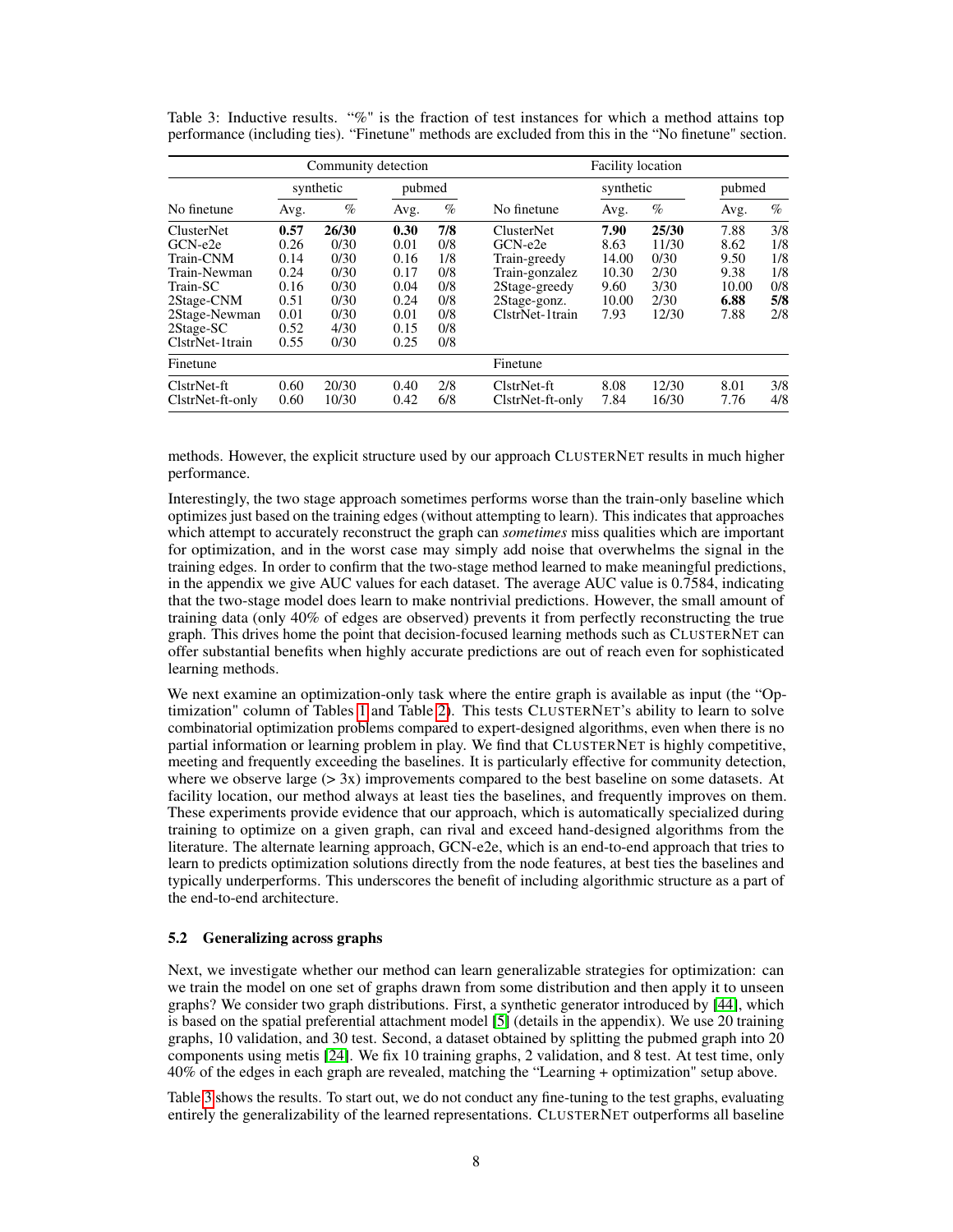methods on all tasks, except for facility location on pubmed where it places second. We conclude that the learned model successfully generalizes to completely unseen graphs. We next investigate (in the "finetune" section of Table [3\)](#page-7-0) whether CLUSTERNET's performance can be further improved by fine-tuning to the 40% of observed edges for each test graph (treating each test graph as an instance of the link prediction problem from Section [5.1,](#page-6-0) but with the model initialized to the parameters of the model learned over the training graphs). We see that CLUSTERNET's performance typically improves, indicating that fine-tuning can allow us to extract additional gains if extra training time is available.

Interestingly, *only* fine-tuning (not using the training graphs at all) yields similar performance (the row "ClstrNet-ft-only"). While our earlier results show that CLUSTERNET can learn generalizable strategies, doing so may not be necessary when there is the opportunity to fine-tune. This allows a user to trade off between quality and runtime: without fine-tuning, applying our method at test time requires just a single forward pass through the network, which is extremely efficient. If additional computational cost at test time is acceptable, fine-tuning can be used to improve performance. Complete runtimes for all methods are shown in the appendix. CLUSTERNET's forward pass (i.e., no fine-tuning) is extremely efficient, requiring at most 0.23 seconds on the largest network, and is *always faster than the baselines* (on identical hardware). Fine-tuning requires longer, on par with the slowest baseline.

We lastly investigate the reason why pretraining provides little to no improvement over only finetuning. Essentially, we find that CLUSTERNET is extremely sample-efficient: using only a single training graph results in nearly as good performance as the full training set (and still better than all of the baselines), as seen in the "ClstrNet-1train" row of Table [3.](#page-7-0) *That is,* CLUSTERNET *is capable of learning optimization strategies that generalize with strong performance to completely unseen graphs after observing only a single training example*. This underscores the benefits of including algorithmic structure as a part of the architecture, which guides the model towards learning meaningful strategies.

## 6 Conclusion

When machine learning is used to inform decision-making, it is often necessary to incorporate the downstream optimization problem into training. Here, we proposed a new approach to this decision-focused learning problem: include a differentiable solver for a simple proxy to the true, difficult optimization problem and learn a representation that maps the difficult problem to the simpler one. This representation is trained in an entirely automatic way, using the solution quality for the true downstream problem as the loss function. We find that this "middle path" for including algorithmic structure in learning improves over both two-stage approaches, which separate learning and optimization entirely, and purely end-to-end approaches, which use learning to directly predict the optimal solution. Here, we instantiated this framework for a class of graph optimization problems. We hope that future work will explore such ideas for other families of problems, paving the way for flexible and efficient optimization-based structure in deep learning.

## Acknowledgements

This work was supported by the Army Research Office (MURI W911NF1810208). Wilder is supported by a NSF Graduate Research Fellowship. Dilkina is supported partially by NSF award # 1914522 and by U.S. Department of Homeland Security under Grant Award No. 2015-ST-061- CIRC01. The views and conclusions contained in this document are those of the authors and should not be interpreted as necessarily representing the official policies, either expressed or implied, of the U.S Department of Homeland Security.

## References

- <span id="page-8-1"></span>[1] Alexander A Ageev and Maxim I Sviridenko. Pipage rounding: A new method of constructing algorithms with proven performance guarantee. *Journal of Combinatorial Optimization*, 8(3):307–328, 2004.
- <span id="page-8-0"></span>[2] Brandon Amos and J. Zico Kolter. Optnet: Differentiable optimization as a layer in neural networks. In *ICML*, 2017.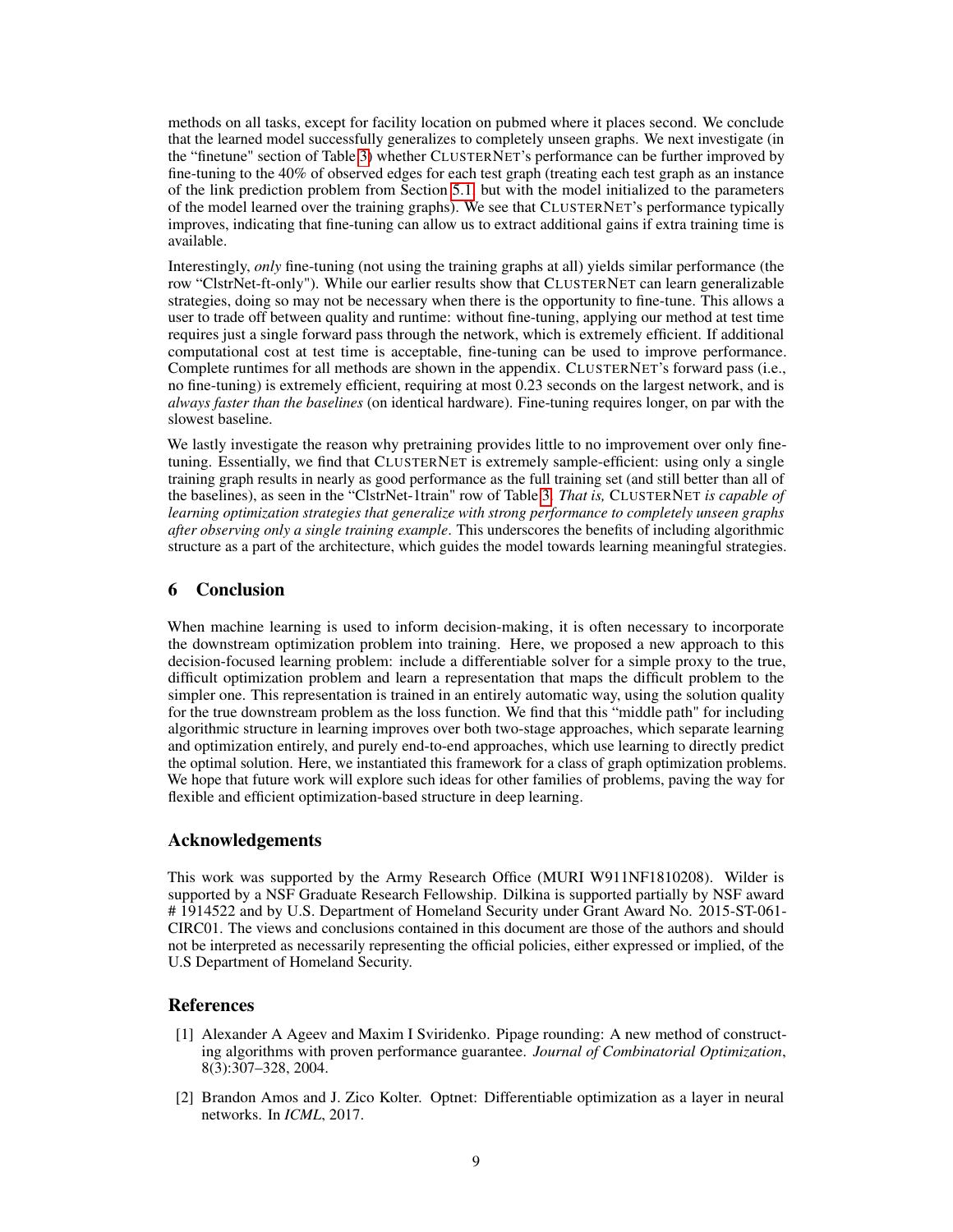- <span id="page-9-12"></span>[3] Marcin Andrychowicz, Misha Denil, Sergio Gomez, Matthew W Hoffman, David Pfau, Tom Schaul, Brendan Shillingford, and Nando De Freitas. Learning to learn by gradient descent by gradient descent. In *Advances in Neural Information Processing Systems*, pages 3981–3989, 2016.
- <span id="page-9-4"></span>[4] Ashwin Bahulkar, Boleslaw K Szymanski, N Orkun Baycik, and Thomas C Sharkey. Community detection with edge augmentation in criminal networks. In *2018 IEEE/ACM International Conference on Advances in Social Networks Analysis and Mining (ASONAM)*, 2018.
- <span id="page-9-19"></span>[5] Marc Barthélemy. Spatial networks. *Physics Reports*, 499(1-3):1–101, 2011.
- <span id="page-9-0"></span>[6] Irwan Bello, Hieu Pham, Quoc V Le, Mohammad Norouzi, and Samy Bengio. Neural combinatorial optimization with reinforcement learning. *arXiv preprint arXiv:1611.09940*, 2016.
- <span id="page-9-5"></span>[7] Giulia Berlusconi, Francesco Calderoni, Nicola Parolini, Marco Verani, and Carlo Piccardi. Link prediction in criminal networks: A tool for criminal intelligence analysis. *PloS one*, 11(4):e0154244, 2016.
- <span id="page-9-3"></span>[8] Matthew Burgess, Eytan Adar, and Michael Cafarella. Link-prediction enhanced consensus clustering for complex networks. *PloS one*, 11(5):e0153384, 2016.
- <span id="page-9-13"></span>[9] Aaron Clauset, Mark EJ Newman, and Cristopher Moore. Finding community structure in very large networks. *Physical review E*, 70(6):066111, 2004.
- <span id="page-9-16"></span>[10] Koblenz Network Collection. Adolescent health. [http://konect.uni-koblenz.de/](http://konect.uni-koblenz.de/networks/moreno_health) [networks/moreno\\_health](http://konect.uni-koblenz.de/networks/moreno_health), 2017.
- <span id="page-9-17"></span>[11] Koblenz Network Collection. Facebook (nips). [http://konect.uni-koblenz.de/](http://konect.uni-koblenz.de/networks/ego-facebook) [networks/ego-facebook](http://konect.uni-koblenz.de/networks/ego-facebook), 2017.
- <span id="page-9-15"></span>[12] Koblenz Network Collection. Human protein (vidal). [http://konect.uni-koblenz.de/](http://konect.uni-koblenz.de/networks/maayan-vidal) [networks/maayan-vidal](http://konect.uni-koblenz.de/networks/maayan-vidal), 2017.
- <span id="page-9-6"></span>[13] Emir Demirovic, Peter J Stuckey, James Bailey, Jeffrey Chan, Chris Leckie, Kotagiri Ramamohanarao, and Tias Guns. Prediction + optimisation for the knapsack problem. In *CPAIOR*, 2019.
- <span id="page-9-7"></span>[14] Josip Djolonga and Andreas Krause. Differentiable learning of submodular models. In *NeurIPS*, 2017.
- <span id="page-9-11"></span>[15] Justin Domke. Generic methods for optimization-based modeling. In *Artificial Intelligence and Statistics*, pages 318–326, 2012.
- <span id="page-9-1"></span>[16] Priya Donti, Brandon Amos, and J Zico Kolter. Task-based end-to-end model learning in stochastic optimization. In *Advances in Neural Information Processing Systems*, pages 5484– 5494, 2017.
- <span id="page-9-14"></span>[17] Teofilo F Gonzalez. Clustering to minimize the maximum intercluster distance. *Theoretical Computer Science*, 38:293–306, 1985.
- <span id="page-9-9"></span>[18] Klaus Greff, Antti Rasmus, Mathias Berglund, Tele Hao, Harri Valpola, and Jürgen Schmidhuber. Tagger: Deep unsupervised perceptual grouping. In *NeurIPS*, 2016.
- <span id="page-9-10"></span>[19] Klaus Greff, Sjoerd van Steenkiste, and Jürgen Schmidhuber. Neural expectation maximization. In *NeurIPS*, 2017.
- <span id="page-9-18"></span>[20] Aditya Grover and Jure Leskovec. node2vec: Scalable feature learning for networks. In *Proceedings of the 22nd ACM SIGKDD international conference on Knowledge discovery and data mining*, pages 855–864. ACM, 2016.
- <span id="page-9-8"></span>[21] Xifeng Guo, Long Gao, Xinwang Liu, and Jianping Yin. Improved deep embedded clustering with local structure preservation. In *IJCAI*, 2017.
- <span id="page-9-2"></span>[22] Will Hamilton, Zhitao Ying, and Jure Leskovec. Inductive representation learning on large graphs. In *NIPS*, 2017.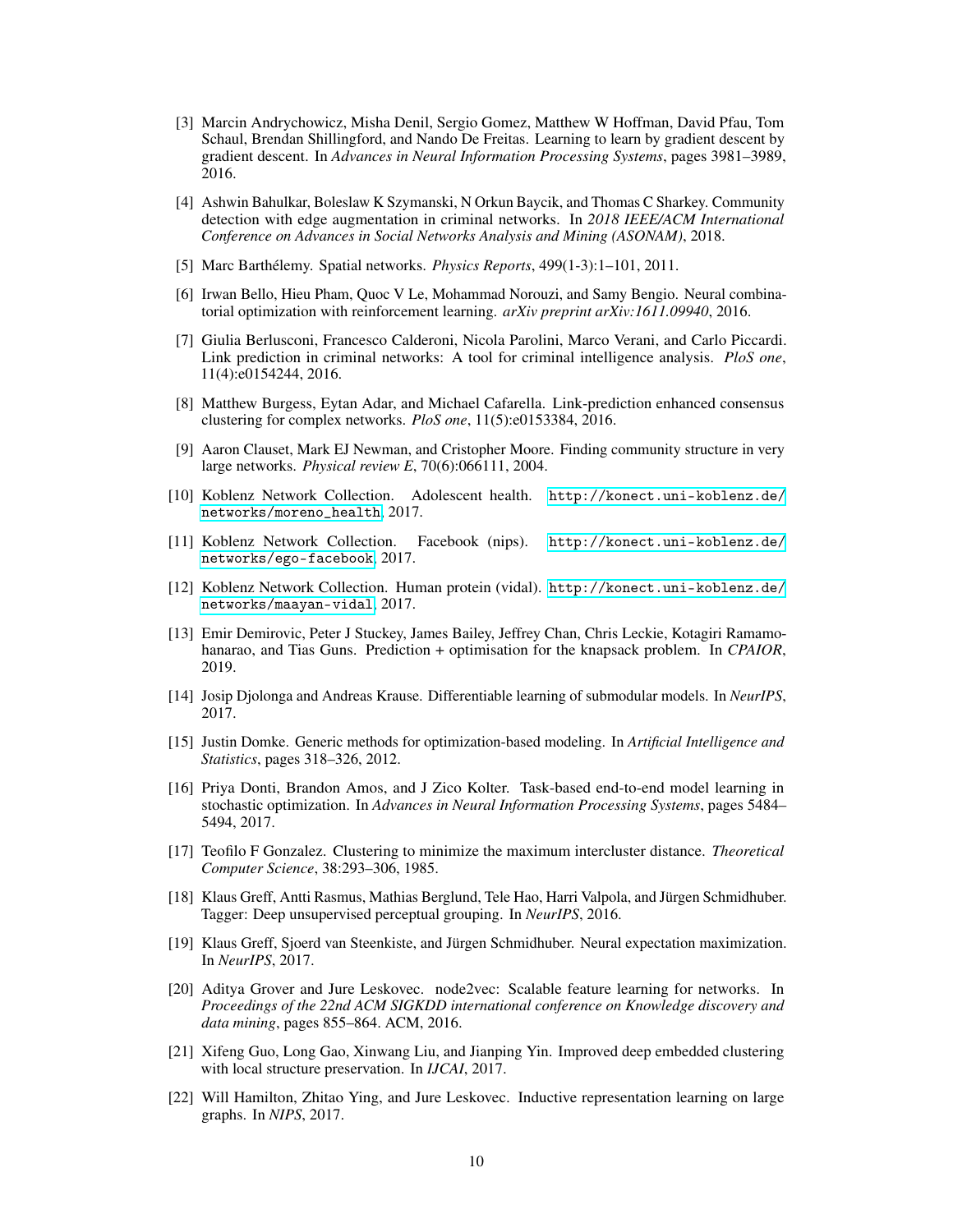- <span id="page-10-14"></span>[23] Mohammad Karimi, Mario Lucic, Hamed Hassani, and Andreas Krause. Stochastic submodular maximization: The case of coverage functions. In *Advances in Neural Information Processing Systems*, 2017.
- <span id="page-10-20"></span>[24] George Karypis and Vipin Kumar. A fast and high quality multilevel scheme for partitioning irregular graphs. *SIAM Journal on scientific Computing*, 20(1):359–392, 1998.
- <span id="page-10-1"></span>[25] Elias Khalil, Hanjun Dai, Yuyu Zhang, Bistra Dilkina, and Le Song. Learning combinatorial optimization algorithms over graphs. In *NIPS*, 2017.
- <span id="page-10-5"></span>[26] Thomas N. Kipf and Max Welling. Semi-supervised classification with graph convolutional networks. In *ICLR*, 2017.
- <span id="page-10-2"></span>[27] Wouter Kool, Herke van Hoof, and Max Welling. Attention, learn to solve routing problems! In *ICLR*, 2019.
- <span id="page-10-10"></span>[28] Marc T Law, Raquel Urtasun, and Richard S Zemel. Deep spectral clustering learning. In *ICML*, 2017.
- <span id="page-10-19"></span>[29] Jure Leskovec and Julian J Mcauley. Learning to discover social circles in ego networks. In *Advances in neural information processing systems*, pages 539–547, 2012.
- <span id="page-10-13"></span>[30] David JC MacKay. *Information theory, inference and learning algorithms*. Cambridge university press, 2003.
- <span id="page-10-8"></span>[31] Arthur Mensch and Mathieu Blondel. Differentiable dynamic programming for structured prediction and attention. In *ICML*, 2018.
- <span id="page-10-12"></span>[32] Azade Nazi, Will Hang, Anna Goldie, Sujith Ravi, and Azalia Mirhoseini. Gap: Generalizable approximate graph partitioning framework. *arXiv preprint arXiv:1903.00614*, 2019.
- <span id="page-10-16"></span>[33] Mark EJ Newman. Finding community structure in networks using the eigenvectors of matrices. *Physical review E*, 74(3):036104, 2006.
- <span id="page-10-15"></span>[34] Mark EJ Newman. Modularity and community structure in networks. *Proceedings of the National Academy of Sciences*, 103(23):8577–8582, 2006.
- <span id="page-10-4"></span>[35] Bryan Perozzi, Rami Al-Rfou, and Steven Skiena. Deepwalk: Online learning of social representations. In *Proceedings of the 20th ACM SIGKDD international conference on Knowledge discovery and data mining*, pages 701–710. ACM, 2014.
- <span id="page-10-6"></span>[36] M. Schlichtkrull, T. Kipf, P. Bloem, R. Van Den Berg, I. Titov, and M. Welling. Modeling relational data with graph convolutional networks. In *European Semantic Web Conference*, 2018.
- <span id="page-10-18"></span>[37] Prithviraj Sen, Galileo Namata, Mustafa Bilgic, Lise Getoor, Brian Galligher, and Tina Eliassi-Rad. Collective classification in network data. *AI magazine*, 29(3):93–93, 2008.
- <span id="page-10-11"></span>[38] Uri Shaham, Kelly Stanton, Henry Li, Boaz Nadler, Ronen Basri, and Yuval Kluger. Spectralnet: Spectral clustering using deep neural networks. In *ICLR*, 2018.
- <span id="page-10-7"></span>[39] Suo-Yi Tan, Jun Wu, Linyuan Lü, Meng-Jun Li, and Xin Lu. Efficient network disintegration under incomplete information: the comic effect of link prediction. *Scientific reports*, 6:22916, 2016.
- <span id="page-10-9"></span>[40] Fei Tian, Bin Gao, Qing Cui, Enhong Chen, and Tie-Yan Liu. Learning deep representations for graph clustering. In *Twenty-Eighth AAAI Conference on Artificial Intelligence*, 2014.
- <span id="page-10-0"></span>[41] Oriol Vinyals, Meire Fortunato, and Navdeep Jaitly. Pointer networks. In *NIPS*, 2015.
- <span id="page-10-17"></span>[42] Ulrike Von Luxburg. A tutorial on spectral clustering. *Statistics and computing*, 17(4):395–416, 2007.
- <span id="page-10-3"></span>[43] Bryan Wilder, Bistra Dilkina, and Milind Tambe. Melding the data-decisions pipeline: Decisionfocused learning for combinatorial optimization. In *AAAI*, 2019.